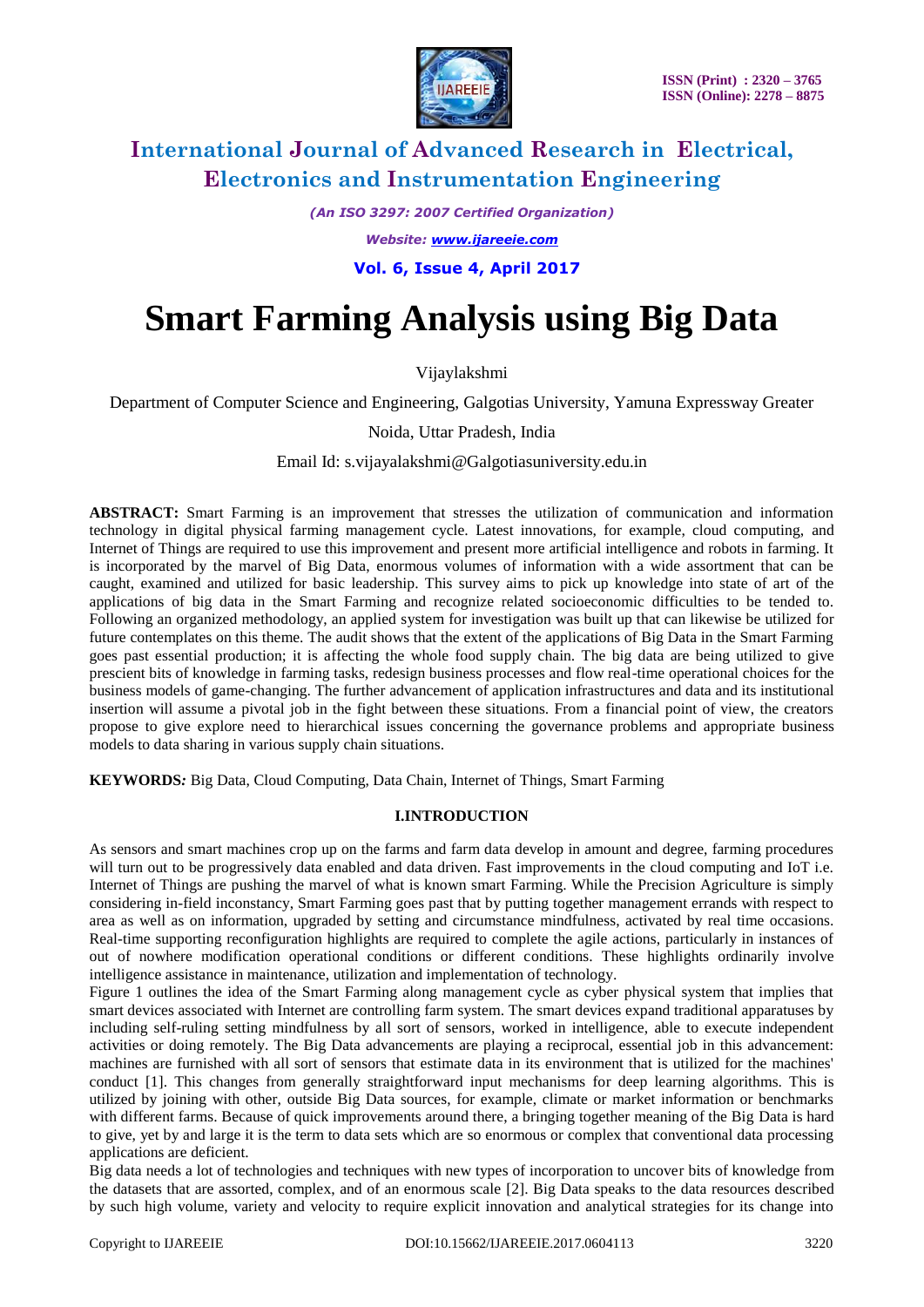

*(An ISO 3297: 2007 Certified Organization)*

*Website: [www.ijareeie.com](http://www.ijareeie.com/)*

### **Vol. 6, Issue 4, April 2017**

esteem. Both smart farming and Big Data are generally new ideas, so it is anticipated that knowledge about its implications and its applications for development and research isn't generally spread. A few creators allude to the appearance of the Big Data and identified innovation as another innovation hype that might neglect to emerge, others consider the Big Data applications might have passed 'peak of expanded desires' in researcher's hype Cycle. This audit aims to give knowledge into state of art of the applications of big data corresponding to the Smart Farming and for distinguish the most significant development and research challenges to be tended to later on. In exploring the writing, consideration is paid for both socioeconomic and technical aspects.



Fig. 1: The Cyber-Physical Management Cycle of Smart Farming Enhanced by Cloudbased Event and Data Management

#### **II.METHODOLOGY**

The decision of the audit period was a useful one and mulled over the reality that Big Data is somewhat current marvel; it was not anticipated that there will be any of the reference before 2012. Next to the time of publication, it utilized two consideration criteria for the writing search:

- A full article publication;
- $\triangleright$  Importance to the examination question.

Two prohibition criteria were utilized:

- $\triangleright$  Articles published in dialects other than Chinese or English;
- Articles focussing exclusively on the technological design.

The writing study followed an orderly methodology. It looked through two significant bibliographical databases, Scopus and Web of Science, utilizing all blends of two gatherings of watchwords of which the main gathering tends to Big Data (for example data driven innovation, internet of things, big data, data driven innovation) and the subsequent gathering alludes to farming (for example agriculture farming, agri food, food, precision agriculture). Two databases were picked on account of its wide inclusion of applicable writing and progressed bibliometric highlights, for example, proposing related writing or references. From such two databases 610 companion checked on articles were recovered [3]. These were checked for significance by recognizing sections that were tending to the exploration questions. In screening writing, it first utilized the inquiry capacity to find the passages containing the catchphrases and afterward read the content to see whether it can be connected to the examination questions. Screening was finished by four scientists, with every one of them making a decision around 155 of the articles and sharing its discoveries with others through reference management programming EndNote X7. Accordingly, 22 were viewed as generally pertinent and 96 applicable. It found the quantity of applicable peer reviewed writing not high that can be clarified in light of the fact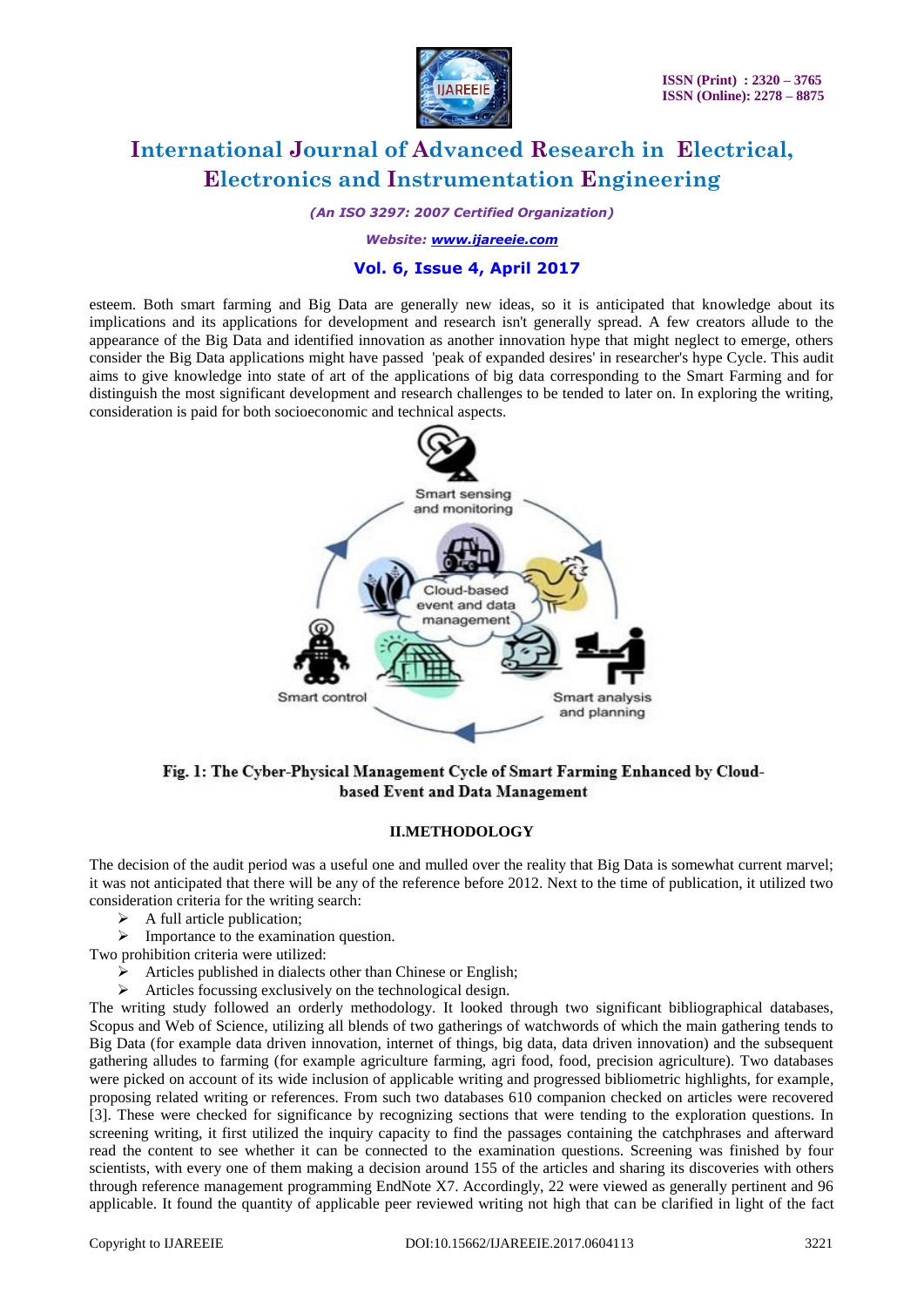

*(An ISO 3297: 2007 Certified Organization)*

*Website: [www.ijareeie.com](http://www.ijareeie.com/)*

### **Vol. 6, Issue 4, April 2017**

that smart farming and big data are generally new ideas. Particularly the applications are quickly advancing and assumed not to be considered in peer-looked into articles which are typically lingering behind. Accordingly it chose to likewise incorporate dark writing into the paper [4]. It at that point read these 27 articles by for additional assessment. Thus 10 articles have been viewed as containing important data for additional investigation.

#### **III.CONCEPTUAL FRAMEWORK**

For this survey an applied structure was created to give an orderly arrangement of issues and ideas for the examination of the applications of big data in the Smart Farming from socioeconomic point of view. A significant multifaceted nature of these applications is that it require coordinated effort between various stakeholders having various jobs in data value chain[5]. Hence, the system draws upon writing on the data driven and network management strategies. For its motivation the structure was custom fitted to the networks for the applications of Big Data in the Smart Farming as exhibited in figure 2.



Fig. 2: Conceptual Framework for the Literature Analysis

#### *Farm Processes:*

A business procedure is a lot of intelligently related assignments performed to accomplish a characterized business result. Business procedures can be sub classified into essential and supporting business forms. Essential Business forms are those engaged with the formation of the item, its delivery and marketing to the purchaser. Supporting Business forms encourage the deployment, maintenance and deployment of assets required in essential forms[6]. The business forms of farming fundamentally contrast between various kinds of production, for example arable farming, greenhouse farming and livestock farming.

#### *Farm Management:*

Control or management processes guarantee that business forms targets are accomplished, regardless of whether aggravations happen. The essential thought of control is presentation of controller that estimates framework behaviour and redresses if estimations are not consistent with framework goals. Essentially, this infers it should have feedback circle in which a sensor, decision maker, effector and discriminator are present.

#### *Data Chain:*

The data chain alludes to the arrangement of exercises from information catch to data marketing and decision making. It incorporates all exercises that are expected to oversee data for to the farm management. Fig. 3 delineates the primary strides in the chain. Being a basic piece of business forms, data chain comprises essentially of a specialized layer that catches crude data and changes over it into business layer and information that settles on choices and determines value from gave business intelligence and data services [7].

#### *Network Management Organization:*

Network management association manages the behaviour of stakeholders and how this very well may be impacted to achieve the business procedure goals. For the take-up and assist advancement of the applications of Big, two related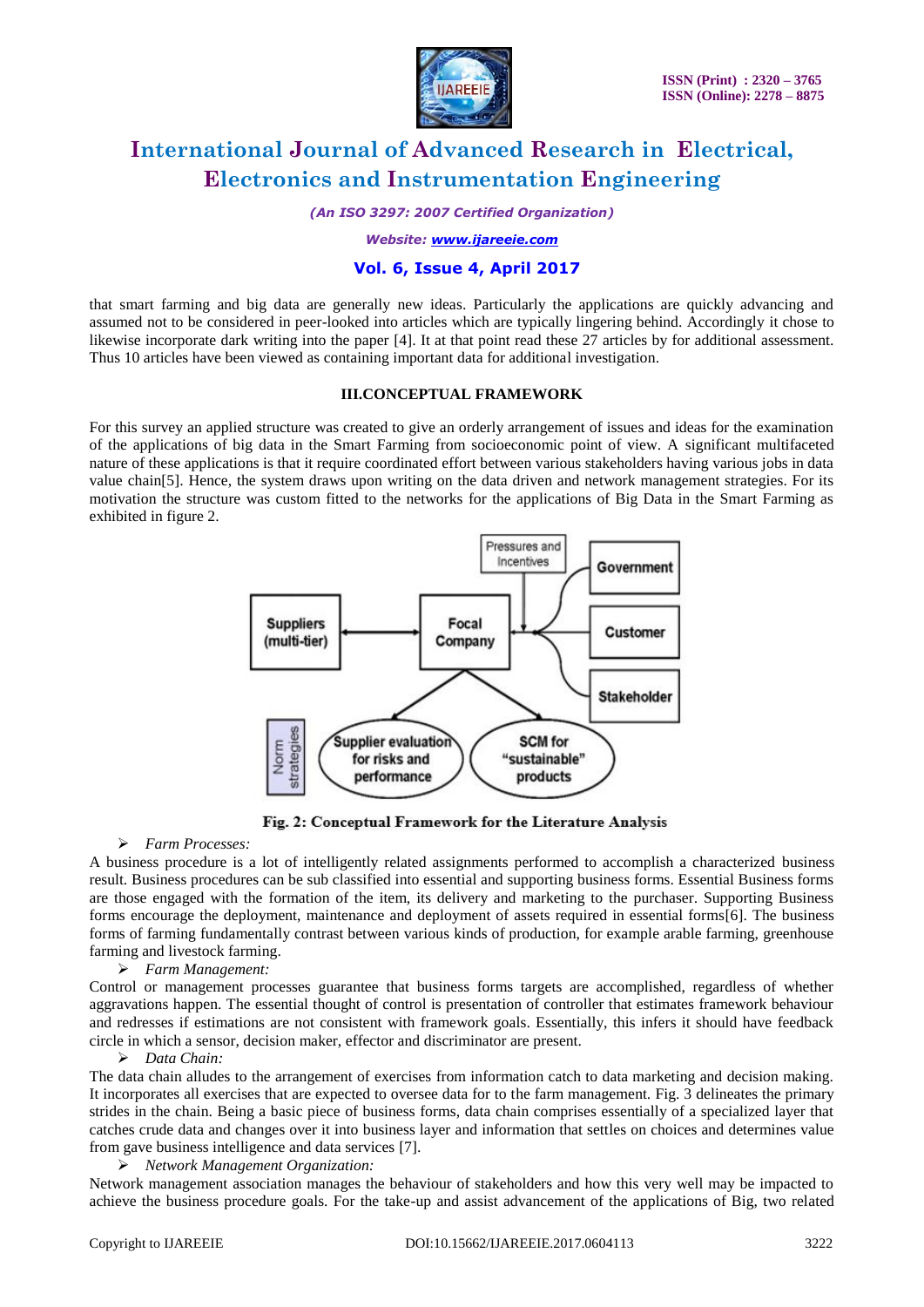

*(An ISO 3297: 2007 Certified Organization)*

#### *Website: [www.ijareeie.com](http://www.ijareeie.com/)*

#### **Vol. 6, Issue 4, April 2017**

viewpoints are viewed as important: business and governance model. Governance includes the formal and casual courses of action that govern collaboration inside stakeholder network. Significant courses of action for big data management involve agreements on the data quality, security, liability, privacy, data availability, distribution of costs, and access to data, responsibility and data ownership [8].

*Network Management Technology:*

Network management technology incorporates all PCs, peripherals, application packages, technical, networks, systems software, procedures, and communication and information standards and so on. That are utilized and fundamental for sufficient data management in authoritative control of farming forms.



### Fig. 3: The Data Chain of Big Data Applications **OUTCOME DETAILS**

#### *Drivers to Big Data in the Smart Farming:*

There has been a noteworthy pattern to think about the application of the big data methods and techniques for agriculture as a significant chance to application of the innovation stack, for investment and to the acknowledgment of extra incentive inside agri-food sector. Taking everything into account, Big Data is for give prescient bits of knowledge to future results of cultivating (intake model, predictive feed, predictive yield model, and so on.), reinvent business forms for faster and flow real-time operational choices, game changing business and innovative action models. Basic leadership later on will be a mind boggling blend of computer and human factors [9].

#### *Business Processes:*

Big Data in agriculture are called to be exceptionally heterogeneous [10]. Heterogeneity of information worries for instance subject of the information gathered and the manners by which data are created. Data gathered from the farm or field involve information on spraying, yields, soil types, planting, weather, materials, in season imaginary and different practices. Developments in internet of things, cloud computing and wireless networks are basically just intends to get data and create Big Data. A definitive utilization of the Big Data is for acquire the intelligence or information enabled or embodied by Big Data. Big Data in agriculture will have no genuine esteem without the Big Data analytics. It frequently talked about in the writing, a wide scope of issues should be tended to for the applications of big data. Both governance and technical issues can emerge in various phases of data chain, where the governance challenges become progressively predominant at the later phases of data chain.

#### *Stakeholder Network:*

In perspective on technical changes delivered by smart farming and Big Data, it try to comprehend stakeholder network around farm. The writing proposes significant moves in power and roles relations between various players in present agri-food chains. It watched changing jobs of new and old software suppliers comparable to farming and big data and developing scene of the data driven activities with unmistakable job of data companies and big tech like IBM and Google. In figure 5, present scene of the data driven activities is visualized.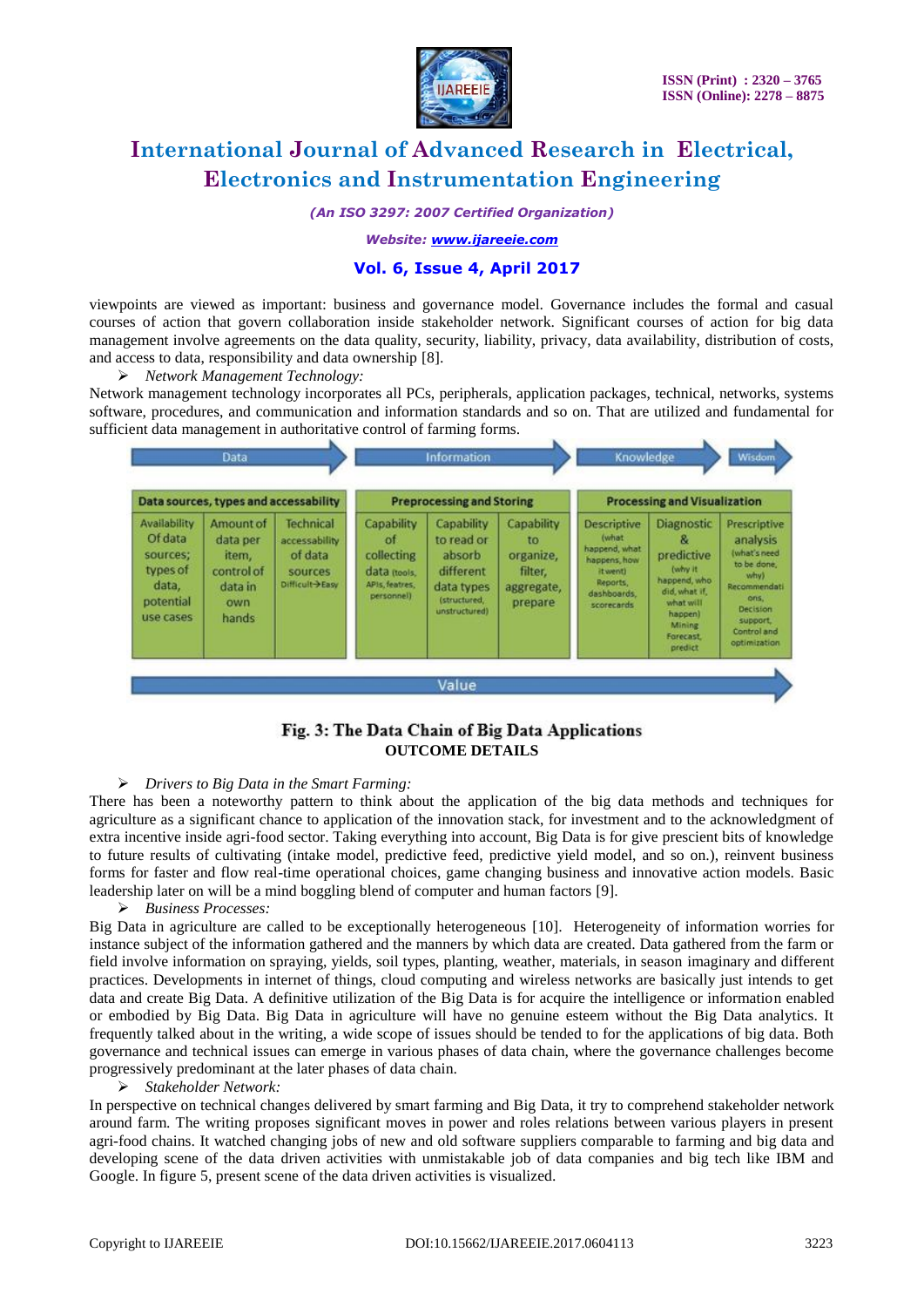

*(An ISO 3297: 2007 Certified Organization)*

*Website: [www.ijareeie.com](http://www.ijareeie.com/)*

### **Vol. 6, Issue 4, April 2017**



### Fig. 4: The Flowchart of Intelligent Processing of Agricultural Big Data

#### *Network Management:*

The stakeholder networks displays a high level of elements with new players assuming control over the jobs played by different players and the occupants accepting new jobs according to the agriculture Big Data [11]. Data proprietorship is a significant issue in dialogs on governance of the agricultural Big Data produced by the smart machinery, for example, tractors. Specifically, ownership and value for agriculture data have gotten a lot of consideration in business media. This has become a typical practice to sign on the agreements of big data on proprietorship and control data among agriculture technology farmer's providers. To make the applications of Big Data to Smart Farming work, a proper technological infrastructure is fundamental.

#### **IV.CONCLUSION**

In this paper, literature review on the applications of Big Data in the Smart farming was directed. This was concluded that at present there are relatively few references in peer-looked into scientific journals. In this manner, a dependable, quantitative investigation was unrealistic. Moreover, discoveries from dark writing may need scientific thoroughness as can be normal from peer-looked into journal articles. Be that as it may, as articles from dark writing are openly accessible, it can be viewed as being subject for public scrutiny and consequently sensibly reliable. Accordingly, it think about that knowledge base was enhanced by articles from dark writing. Also, much exertion was placed into building up a system for investigation which can be utilized for future audits with an increasingly quantitative approach. Dependent on the discoveries in this paper a few ends can be drawn on state of art of the applications in big data in the Smart Farming. Big Data in the Smart Farming is yet in an early improvement stage. This depends on the reality there are just restricted scientific publications accessible on this theme and much data must be gotten from 'dark writing'.

The applications examined are for the most part from Northern America and Europe, with a developing number of applications assumed from different nations too. Thinking about the extent of the audit, no geographic investigation was acted in this study. System for examination was created from a chain network point of view with explicit consideration regarding network management among stakeholders which are included. Although there are absolutely technical problems to be settled it prescribe to concentrate first on governance problems that were recognized what's more, design reasonable business models on the grounds that these are presently the most hindering elements.

#### **REFERENCES**

[1]S. Wolfert, L. Ge, C. Verdouw, and M. J. Bogaardt, "Big Data in Smart Farming – A review," Agricultural Systems. 2017.